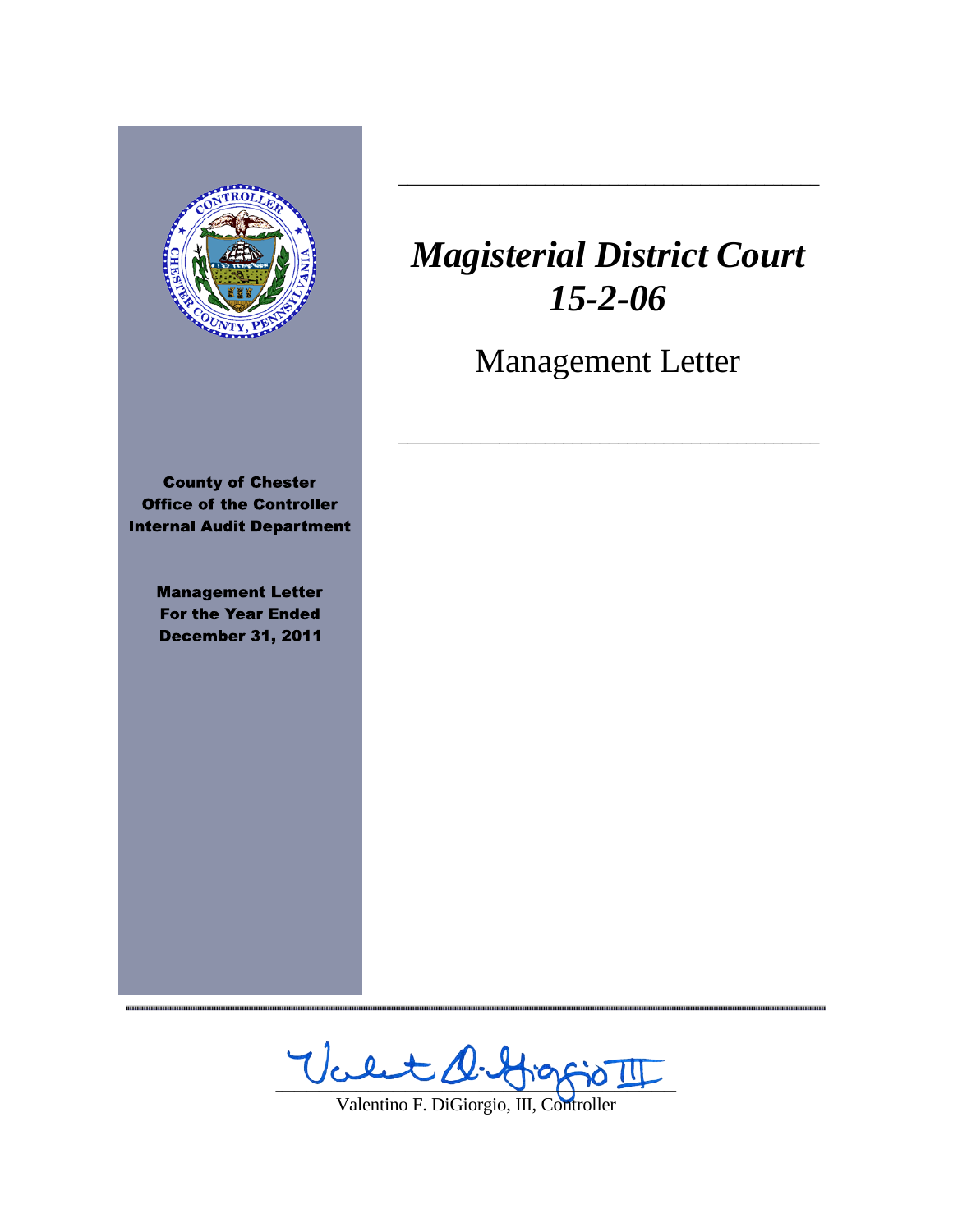## **To: Magisterial District Judge Rita Arnold**

## *Introduction*

On December 27, 2012, Internal Audit completed an audit of Magisterial District Court 15-2-06 (*District Court*). Carissa M. Petrelia was the auditor-in-charge. Internal Audit is required by County Code to review district courts annually to ensure compliance with policies and procedures mandated by the Administrative Office of Pennsylvania Courts and/or District Justice Administration and to assess their overall internal control structure. The scope of our audit included a review of the following:

- Cash and Petty Cash
- Undisbursed Funds
- Cash Receipts
- Manual Receipts
- Cash Disbursements
- Voided Transactions
- Overall Compliance

We conducted our audit in accordance with generally accepted auditing standards and standards applicable to financial audits contained in *Government Auditing Standards* published by the Comptroller of the United States. We have also issued our Independent Auditor's Report on Internal Control over Financial Reporting and on Compliance and Other Matters concurrent with this management letter. Disclosures and other information in that Report (also dated December 27, 2012) should be considered in conjunction with this management letter.

## *Executive Summary*

The management and staff of the *District Court* are, in all material respects, in compliance with policies and procedures set forth by the Administrative Office of Pennsylvania Courts and directives imposed by District Justice Administration. Internal Audit noted no significant deficiencies or material weaknesses in the overall internal control structure.

Internal Audit did, however, note several matters of a lesser significance involving internal controls and compliance with policies and procedures. These matters have all been included within this management letter. Based on Internal Audit's testing and observations, it is our opinion that these deficiencies are not the result of negligence or deliberate misconduct, but are instead the consequence of one or more of the following:

- Oversight
- Human error

We want to thank the management and staff of the *District Court* for their cooperation and assistance during the course of this audit. We have provided herein a copy of our "Audit Findings and Recommendations" for your review and comment.

Please feel free to contact our office at (610) 344-6064 should you have any questions or concerns.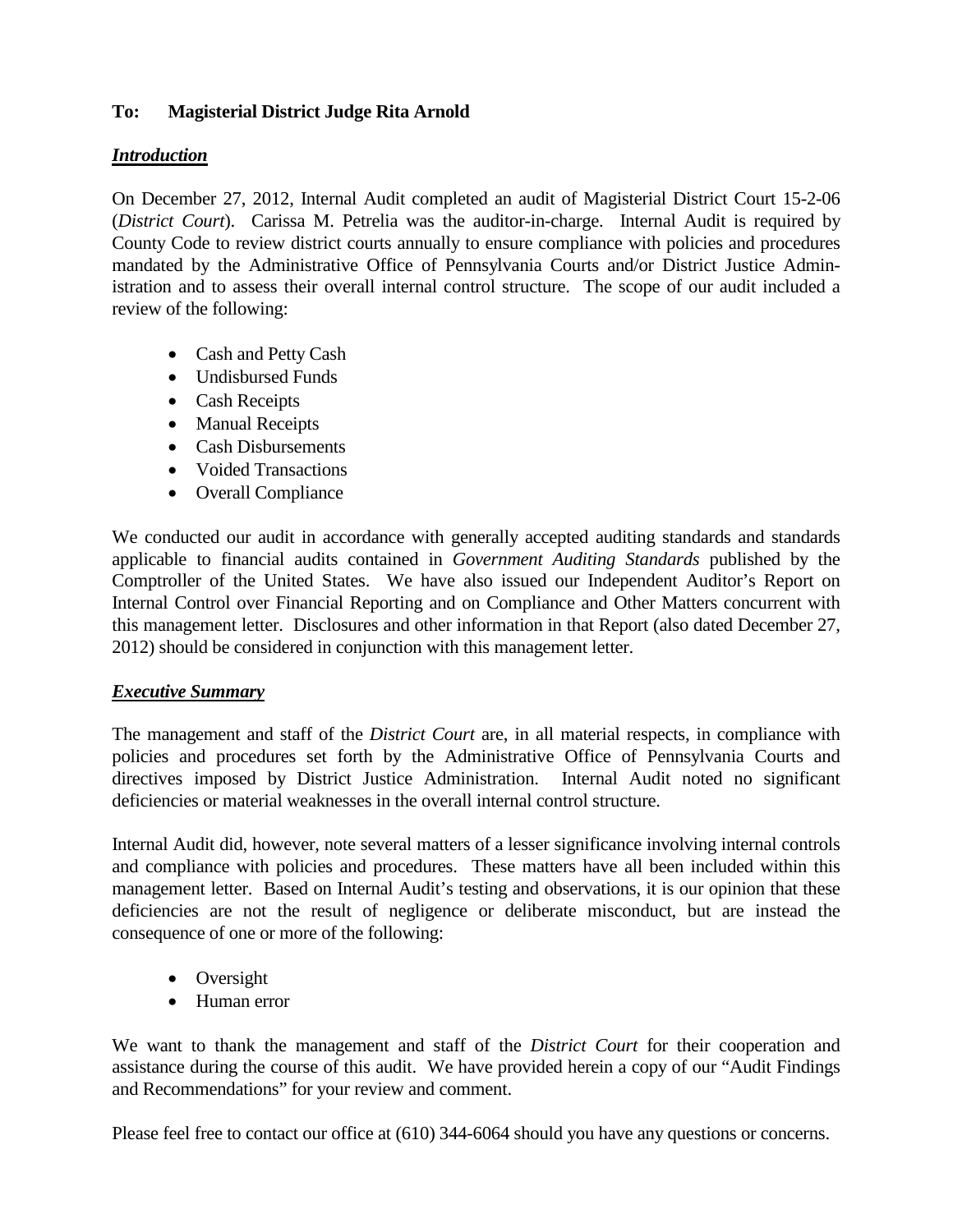## **MAGISTERIAL DISTRICT COURT 15-2-06**

## **FINDINGS AND RECOMMENDATIONS**

## **FOR THE YEAR ENDED DECEMBER 31, 2011**

## **I. INTERNAL CONTROL OVER FINANCIAL REPORTING**

## RECONCILIATION

#### Finding 1: Cash

Internal Audit noted that in forty-two (42) instances, the District Court did not escheat stale-dated checks in a timely manner.

#### Recommendation

Internal Audit recommends that *District Court* management exercise greater care to ensure outstanding checks are voided within 120 days as directed by the District Justice Automated Office Clerical Procedures Manual. All voided checks should have proper due diligence completed prior to escheatment.

#### *Auditee Response*

*District Court management concurs with the finding and recommendation. The District Court and District Justice Administration are in the process of putting procedures in place so that the situation does not occur in the future.*

#### RECORDKEEPING

#### Finding 2: Missing Files

In one (1) instance, a case file randomly selected for testing could not be located.

#### Recommendation

Internal Audit suggests that greater care be exercised to ensure that case files are properly maintained. It is the responsibility of the *District Court* to maintain complete and accurate case files.

#### *Auditee Response*

*District Court management concurs with the finding and recommendation. The District Court and District Justice Administration are in the process of putting procedures in place so that the situation does not occur in the future.*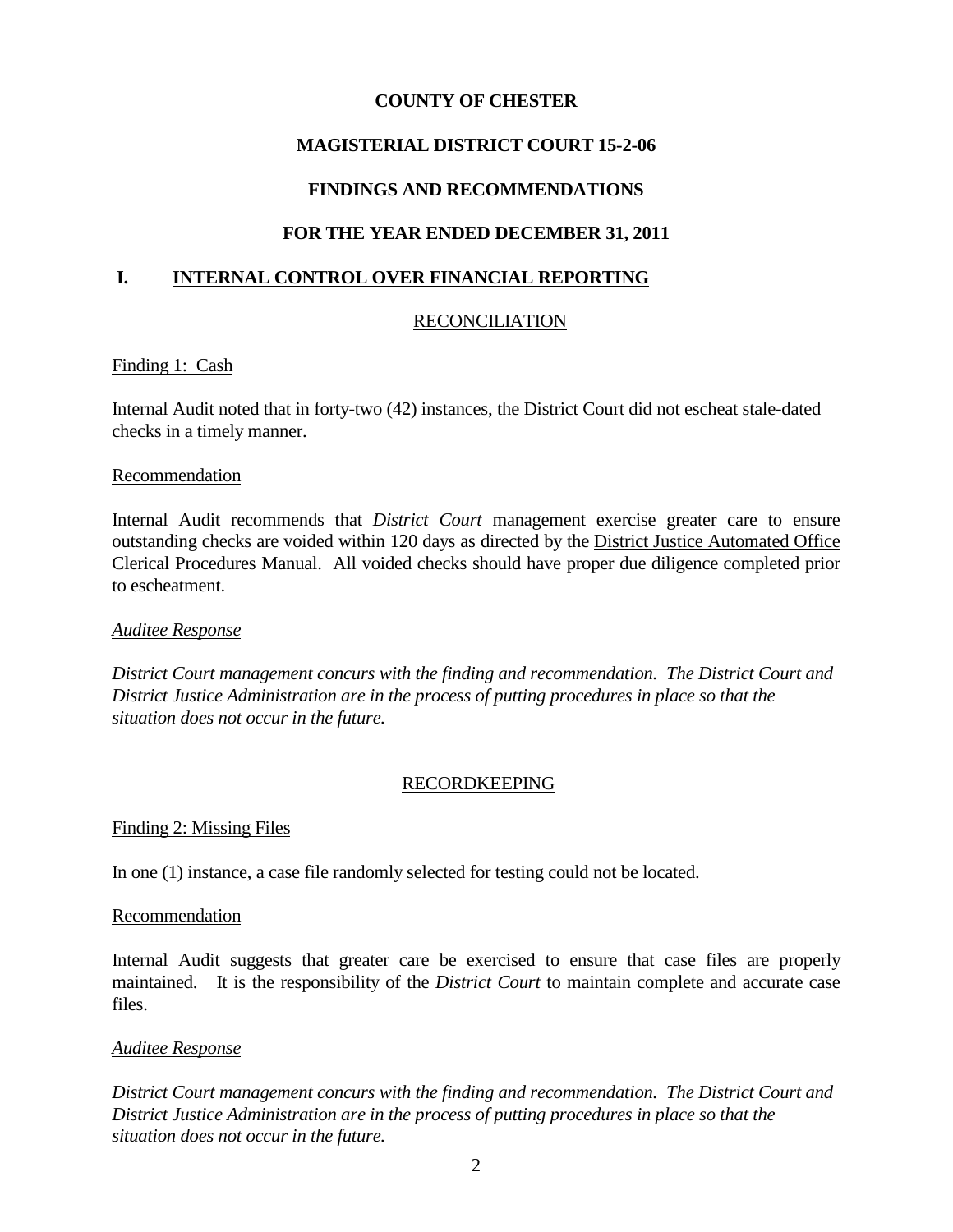# **MAGISTERIAL DISTRICT COURT 15-2-06**

## **FINDINGS AND RECOMMENDATIONS**

## **FOR THE YEAR ENDED DECEMBER 31, 2011**

#### **II. COMPLIANCE WITH POLICIES AND PROCEDURES**

In order to test compliance with all applicable policies and procedures, Internal Audit selected a statistical sample of 25 case files out of a total population of 6,279 case files created in 2011. In addition, we performed other related tests of cash receipts, cash disbursements, manual receipts, undisbursed funds, and voided transactions. Sample size for the tested areas was determined through a risk assessment analysis based on the results of the *District Court's* prior year audit and current year caseload. We believe the results of our tests are representative of the entire population on the basis of accepted audit sampling principles.

#### Finding 1: Undisbursed Funds

Internal Audit noted the following:

- In nine (9) instances, funds held at year-end were not held for an appropriate reason.
- In two (2) instances, funds were not applied/disbursed in a timely manner.

#### Recommendation

Internal Audit recommends that *District Court* management re-emphasize to the staff the importance of disbursing/applying funds as soon as allowable on cases which have been adjudicated and/or closed as directed by the District Justice Automated Office Clerical Procedures Manual.

#### *Auditee Response*

*District Court management concurs with the finding and recommendation. The District Court and District Justice Administration are in the process of putting procedures in place so that the situation does not occur in the future.*

#### Finding 2: Overall Compliance

Internal Audit noted the following:

• In one (1) instance, the DL-38 was not mailed to the defendant after 10 days of no response after the issuance of a citation.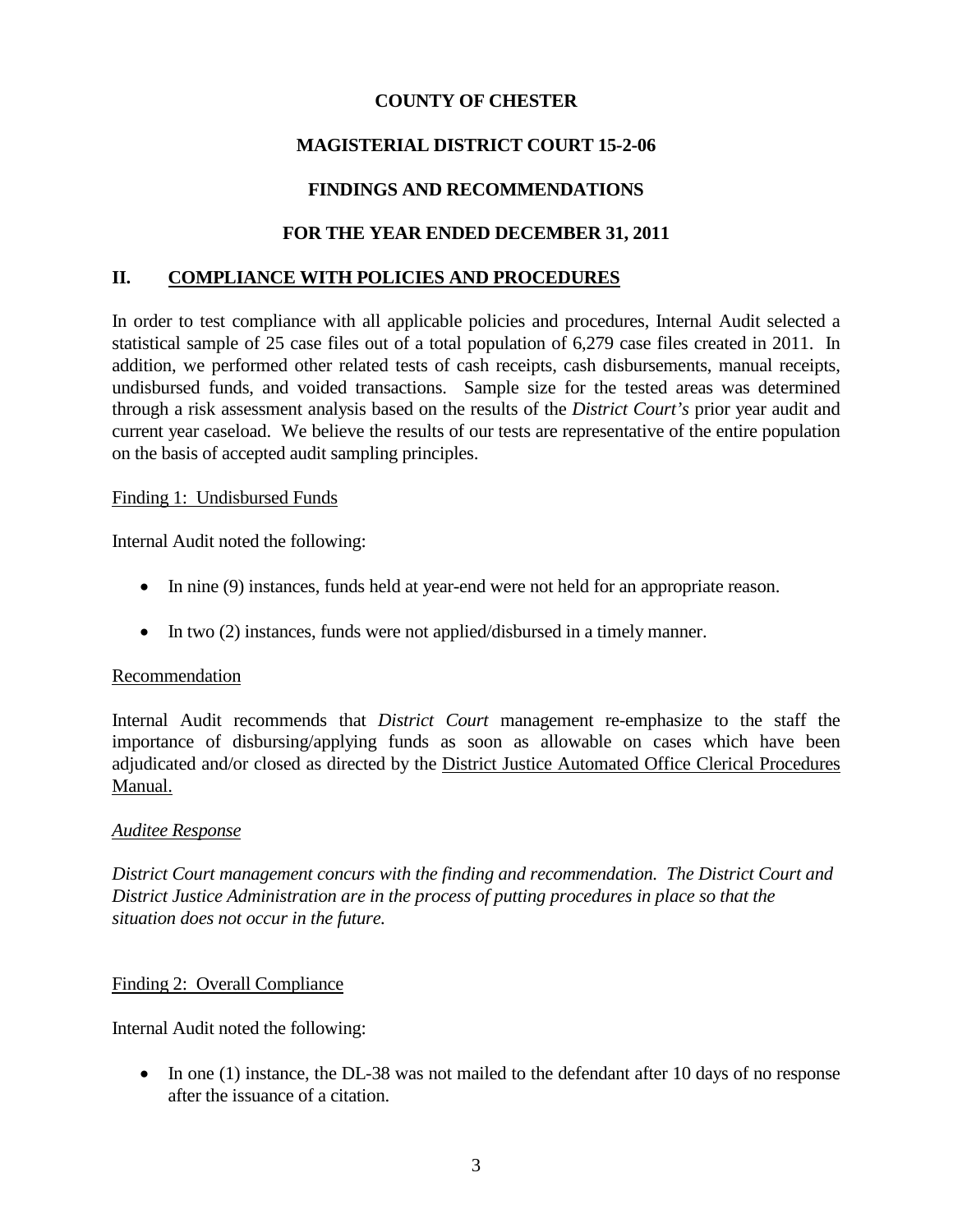# **MAGISTERIAL DISTRICT COURT 15-2-06**

## **FINDINGS AND RECOMMENDATIONS**

## **FOR THE YEAR ENDED DECEMBER 31, 2011**

#### **II. COMPLIANCE WITH POLICIES AND PROCEDURES**

Finding 2: Overall Compliance (continued)

- In one (1) instance, collateral was not applied in a timely manner after final disposition.
- In one (1) instance, a warrant was not recalled after 60 days.

#### Recommendation

Internal Audit recommends that the *District Court* staff adhere to AOPC policies and procedures. For traffic cases, when a defendant has not responded within ten days of the citation being issued, a DL-38 needs to be mailed to the defendant. For all cases, collateral should be applied at the time of disposition and all warrants should be recalled after 60 days, 30 days if they are criminal.

#### *Auditee Response*

*District Court management concurs with the finding and recommendation. The District Court and District Justice Administration are in the process of putting procedures in place so that the situation does not occur in the future.*